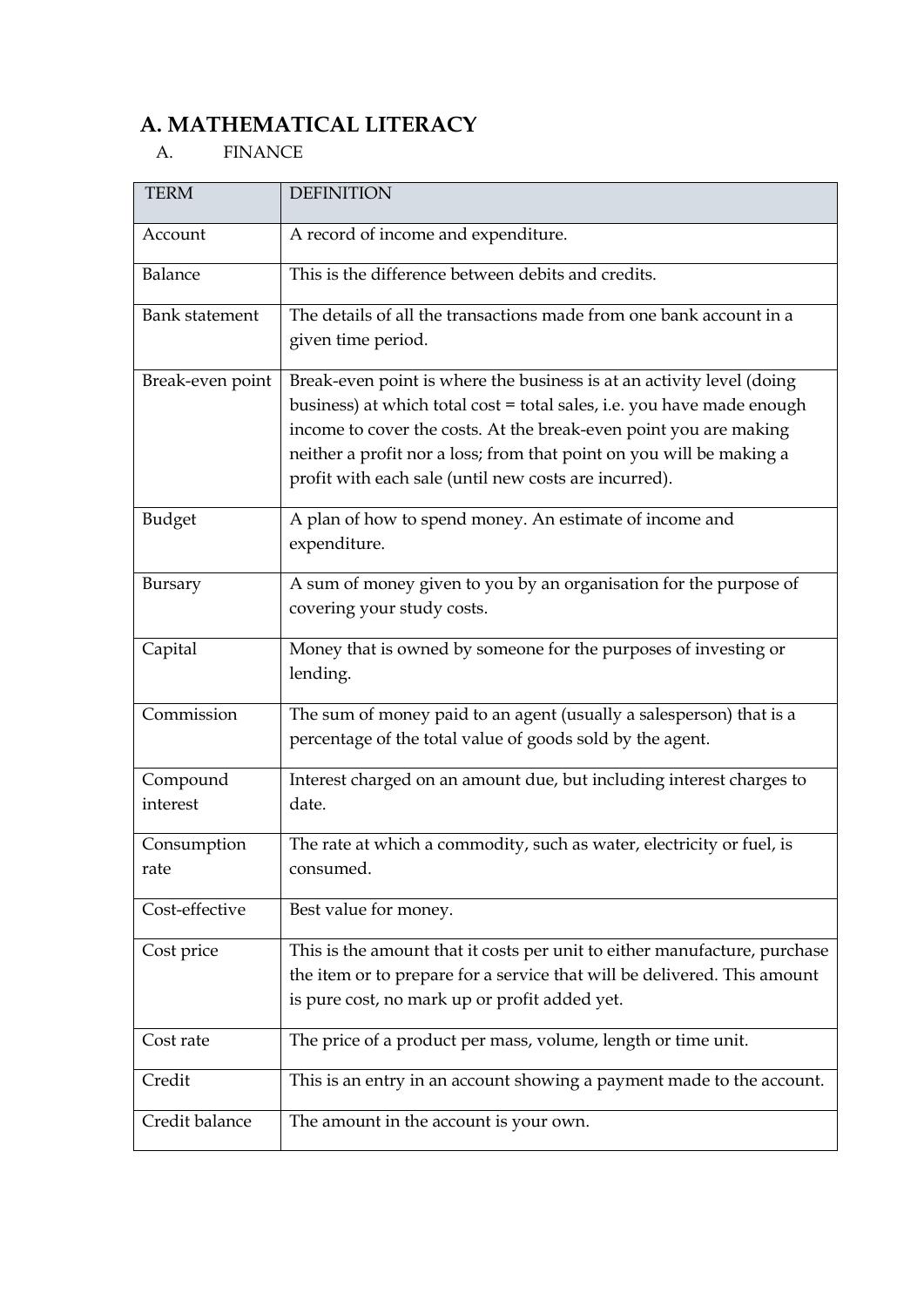| Credit card    | A credit card is a service bank's offer to allow you to buy goods and                                                                                                                                                                                             |
|----------------|-------------------------------------------------------------------------------------------------------------------------------------------------------------------------------------------------------------------------------------------------------------------|
|                | pay for them at the end of the month.                                                                                                                                                                                                                             |
| Credit limit   | The maximum amount you can spend on your credit card.                                                                                                                                                                                                             |
| Debit          | When someone or an organisation takes money out of your account.                                                                                                                                                                                                  |
|                | An entry in an account showing a payment made from an account.                                                                                                                                                                                                    |
| Debit balance  | The amount that you owe the bank for transactions made with<br>borrowing money.                                                                                                                                                                                   |
| Debit order    | It is an arrangement giving permission to a third party to withdraw<br>money from a bank account on a regular basis.                                                                                                                                              |
| Deposit        | Payment made into a band account.                                                                                                                                                                                                                                 |
| Disposable     | Income that is left over after all payments have been made.                                                                                                                                                                                                       |
| income         |                                                                                                                                                                                                                                                                   |
| Exchange rate  | The value of one currency in terms of the value of another currency.                                                                                                                                                                                              |
| Expenditure    | How much money has been used on something.                                                                                                                                                                                                                        |
| Fine print     | The legal terms and conditions applicable to a transaction or account.                                                                                                                                                                                            |
| Fixed deposit  | A single deposit invested for a fixed period at a fixed interest rate.                                                                                                                                                                                            |
| Fixed expenses | These are amounts that are the same every month like rent, school fees<br>and transport costs.                                                                                                                                                                    |
| Fund           | A source of money.                                                                                                                                                                                                                                                |
| Gross Income   | The total amount of all an individual's income before deductions.                                                                                                                                                                                                 |
| Hire purchase  | Goods and products such as furniture can be purchased through a<br>longer term lease or hire agreement (hire purchase), insurance is<br>usually also added, until it is paid off.                                                                                 |
| Inflation      | That prices increase over time; that the value of money decreases over<br>time. Increase in the price of a basket of goods or services that is<br>representative of the economy as a whole.                                                                       |
| Interest       | Money paid regularly at a particular rate for the use or loan of money.<br>It can be paid by a finance organisation or bank to you (in case of<br>savings), or it may be payable by you to a finance organisation on<br>money you borrowed from the organisation. |
| Interest rate  | This is the % rate of interest that will be charged on your loan amount,                                                                                                                                                                                          |
| value          | i.e. a percentage value of the original loan amount.                                                                                                                                                                                                              |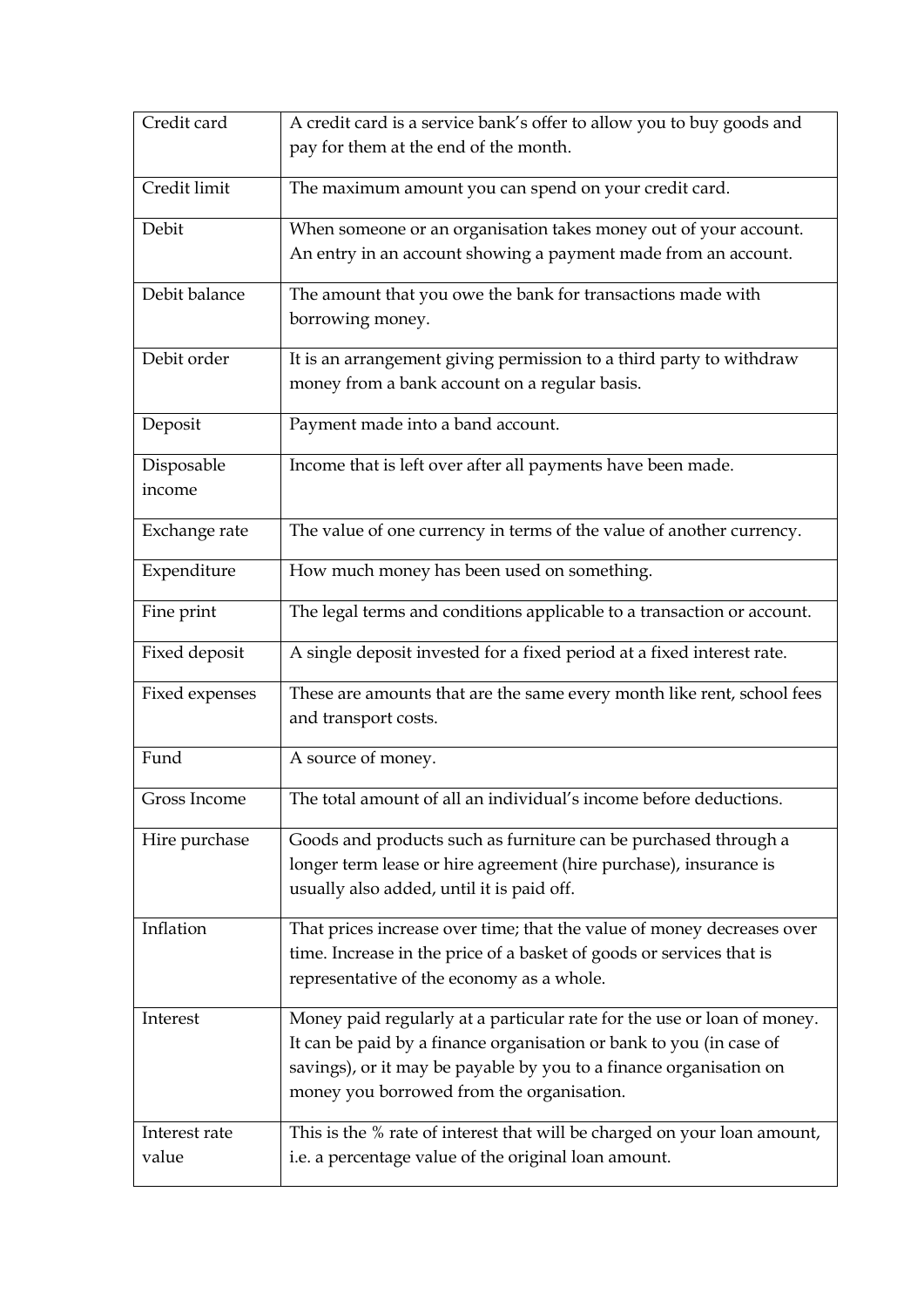| Interest value  | This is the actual rand value amount of interest that will be added to                                                                                                                        |
|-----------------|-----------------------------------------------------------------------------------------------------------------------------------------------------------------------------------------------|
|                 | your loan.                                                                                                                                                                                    |
| Invest          | To put money into an organisation or bank (e.g. in buying shares) so as                                                                                                                       |
|                 | to gain interest on the amount at a higher rate.                                                                                                                                              |
| Investment      | Something in which you have invested money.                                                                                                                                                   |
| Invoice         | A comprehensive document that details all the work done or items<br>sold, and what costs are due.                                                                                             |
| Lay-bye         | Mostly clothes and linen - lay-bye is a form of credit where the buyer<br>pays a deposit and pays the rest off in instalments while the shop<br>keeps the item(s) until it has been paid off. |
| Loan            | A loan is an agreed sum of money that is lent by a bank or<br>moneylender (e.g. personal loan or home loan).                                                                                  |
| Luxury item or  | An item or service that is not essential for daily life, but which makes                                                                                                                      |
| service         | life easier or more convenient.                                                                                                                                                               |
| Net Pay         | The amount an employee "takes home' after income tax has been<br>deducted.                                                                                                                    |
| Overdraft       | An overdraft is an arrangement with the bank allowing you to draw                                                                                                                             |
|                 | more money than there is in your account.                                                                                                                                                     |
| <b>PAYE</b>     | (abbr.) Pay as you earn, tax taken off your earnings by your employer<br>and sent to the South African Revenue Service before you are paid.                                                   |
| Remittance slip | A piece of paper that accompanies a payment and contains the most<br>important details of the transaction.                                                                                    |
| Salary          | An amount of money paid for the year's work. (This is normally paid<br>monthly.)                                                                                                              |
| Selling price   | This is the price that something is offered for sale.                                                                                                                                         |
| Simple interest | Interest charged on the original amount due only, resulting in the same<br>fee every time.                                                                                                    |
| Statement       | A summary of transactions (debits and credits, or payments and<br>receipts) made on an account.                                                                                               |
| Tariff          | A charge rate for a service rendered, e.g. import duties, water<br>consumption cost, etc.                                                                                                     |
| Tax             | A compulsory levy imposed on citizen's earnings or purchases to fund<br>the activities of government.                                                                                         |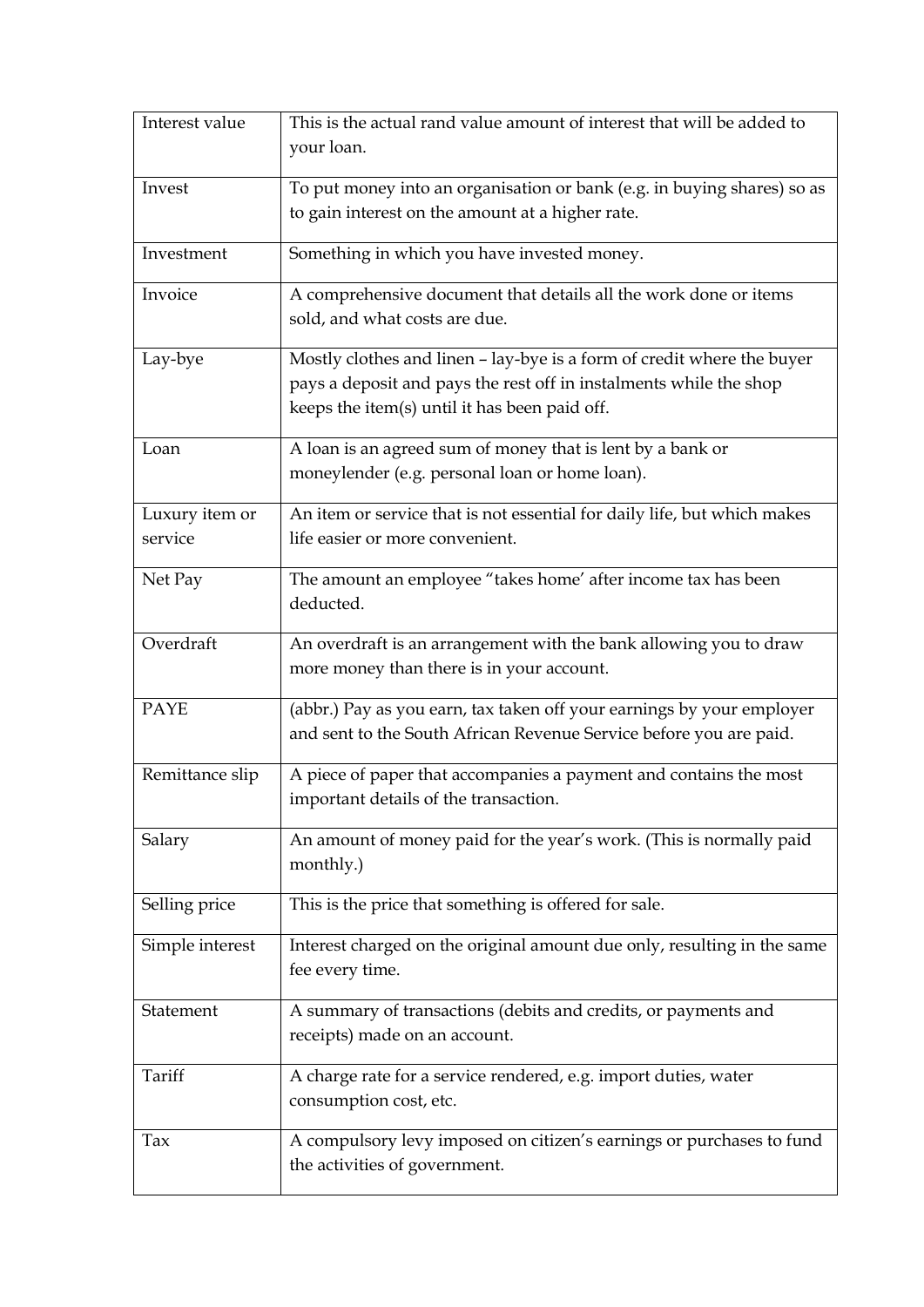| Taxable        | A service, purchase or item or earning that has tax applied to it.     |
|----------------|------------------------------------------------------------------------|
| Tax invoice    | Printed record of what was bought, what it cost, what was taxable, the |
|                | tax amount, method of payment, amount tendered and change, if any.     |
| Trillion       | One million million (a one followed by twelve zeros).                  |
| UIF            | (abbr.) Unemployment Insurance Fund. A government-run insurance        |
|                | fund which employers and employees contribute to, so that when         |
|                | employees are retrenched they can still collect some earnings.         |
| Variable       | Expenses that change over time or from one week/month to the next.     |
| Expenses       | These are things that you usually pay or buy each month, but the       |
|                | amount changes - things like telephone and electricity costs.          |
| <b>VAT</b>     | Value Added Tax (VAT) is a tax that is levied at 14% (currently in     |
|                | South Africa) on most goods and services, also on the importation of   |
|                | goods and services into South Africa.                                  |
| VAT exclusive  | Price before adding VAT.                                               |
| price          |                                                                        |
| VAT inclusive  | Price after adding VAT.                                                |
| price          |                                                                        |
| <b>Wages</b>   | A wage is an amount of money paid to an employee normally based on     |
|                | a fixed number of hours worked per week.                               |
| Withdrawal     | Money taken from a bank account.                                       |
| Zero Rated VAT | These are goods that are exempt from VAT. When you buy groceries       |
| items          | that are basic foodstuffs, e.g. brown bread, milk, maize meal, samp,   |
|                | rice, etc., they are zero-rated in South Africa.                       |

## B. MEASUREMENT

| <b>TERM / CONCEPT</b>          | DEFINITION/EXPLANATION                                                                                                                     |
|--------------------------------|--------------------------------------------------------------------------------------------------------------------------------------------|
| Analogue                       | An analogue measuring instrument, such as an analogue<br>clock or scale, displays values by the position of a needle or<br>hands on a dial |
| Approximating<br>Approximation | To round a value to the nearest convenient value<br>A stated value of a number that is close to the true value of<br>that number           |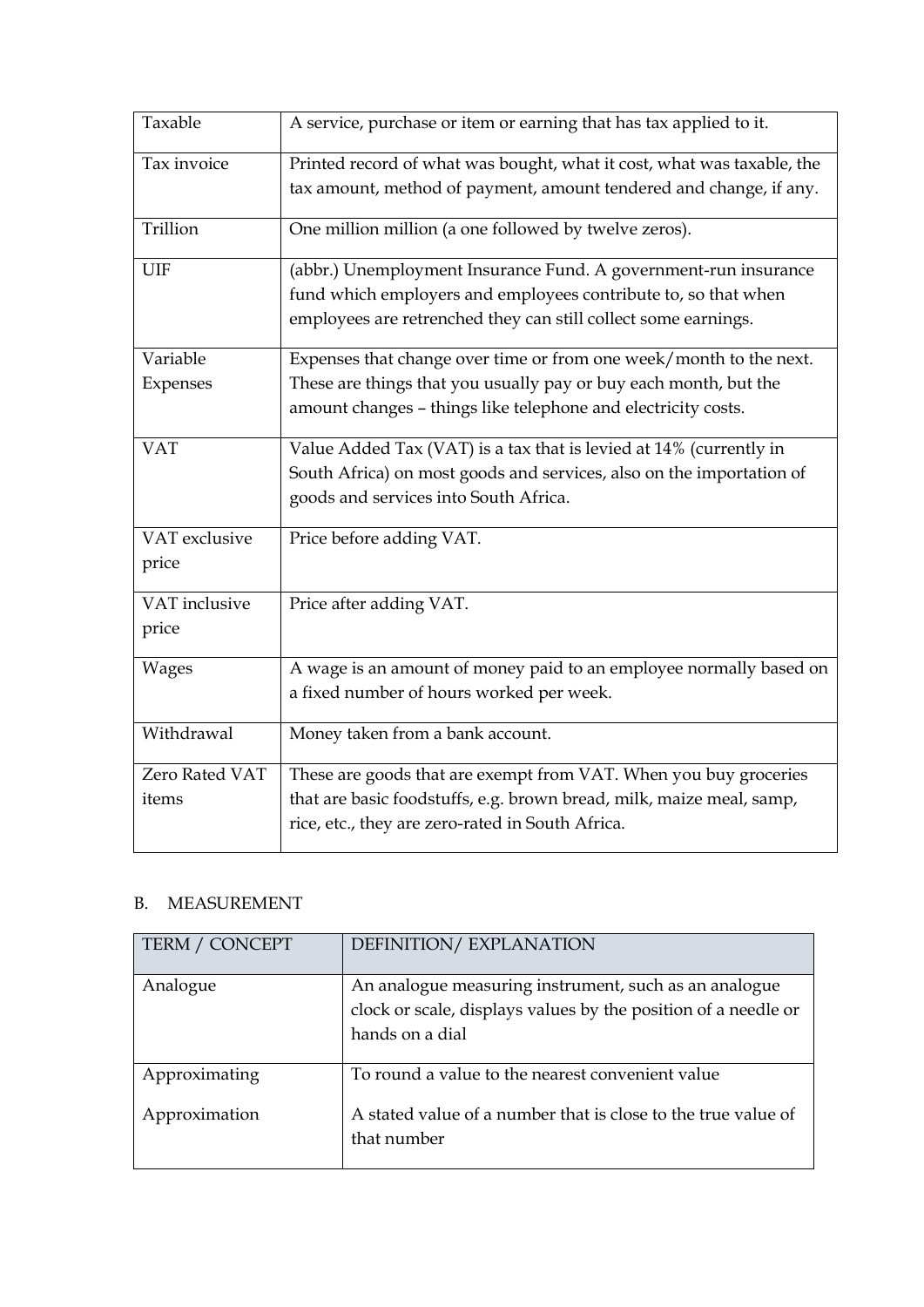| Area                  | The amount of two-dimensional (2-D) space occupied by a                      |
|-----------------------|------------------------------------------------------------------------------|
|                       | 2-D shape                                                                    |
|                       |                                                                              |
|                       | Area of a shape is the size of its surface. It is measured in                |
|                       | square units.                                                                |
| 2-D drawings          | A diagram or picture having length and width only                            |
| 2-dimensional plans   | A plan or design having length and width only, but                           |
|                       | possibly representing three dimensional objects                              |
| 3-dimensional models  | A dimensional construction of a real-life object. It is a solid,             |
|                       | it has length, breath/ width and height                                      |
| Body mass index (BMI) | A number calculated from an adult's weight and height,                       |
|                       | expressed in units of $\text{kg}/\text{m}^2$                                 |
| Bearing               | Direction                                                                    |
| <b>Bisect</b>         | To cut or divide into two identical parts                                    |
| Calculate             | Work out                                                                     |
| Capacity              | The amount of space available to hold something OR                           |
|                       | Measure of the volume a hollow object can hold. Usually                      |
|                       | measured in litres                                                           |
| Circle                |                                                                              |
|                       | A closed curve that is everywhere at the same distance from<br>a fixed point |
|                       |                                                                              |
| Circumference         | Distance around a circle / perimeter of a circle                             |
| Context               | A real life situation                                                        |
| Conversion            | A change from one system / unit to another                                   |
| Conversion factor     | Values used to convert/ change quantities from one                           |
|                       | measuring system to another.                                                 |
| Cylinder              | Three dimensional object with congruent parallel circles s                   |
|                       | bases that are joined by a curved surface                                    |
| Degrees Celsius       | Units in which temperature is measured in most countries.                    |
| Diameter              | A straight line passing through the centre of a circle and                   |
|                       | touching the circle at both ends thus dividing the circle into               |
|                       | two equal halves.                                                            |
|                       |                                                                              |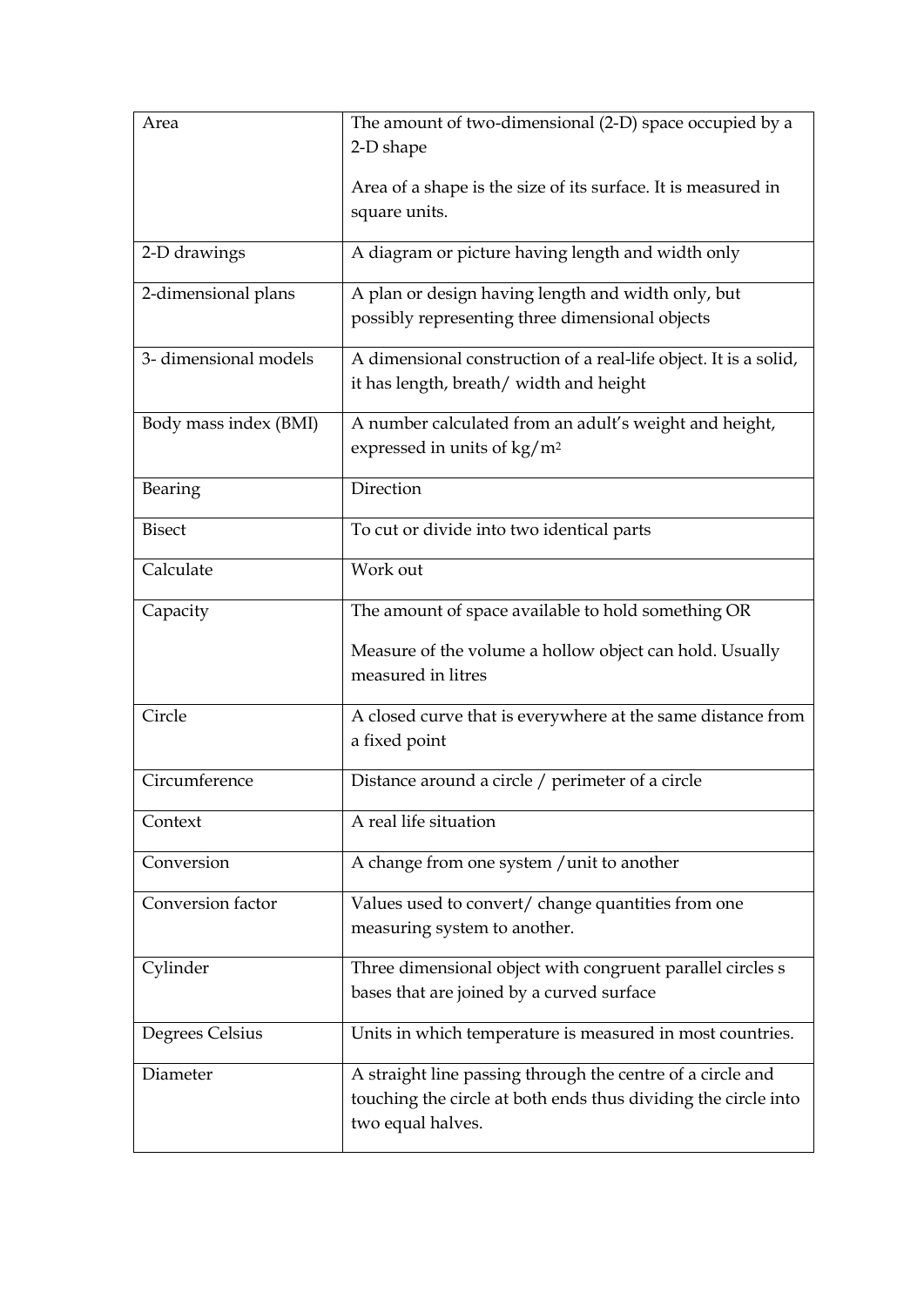| Digital                | A digital measuring instrument, such as a digital clock or       |
|------------------------|------------------------------------------------------------------|
|                        | scale, displaying values by means of numbers or digits           |
| Distance               | How far it is from one place to another, e.g. from one town      |
|                        | to another.                                                      |
|                        | Usually measured in kilometres, and does not have to be in       |
|                        | a straight line.                                                 |
|                        |                                                                  |
| Elapsed time           | Time that has passed since the start of an event.                |
| Estimate               | To make an educated guess about what the answer of a             |
|                        | calculation will be without actually calculating accurately,     |
|                        | or what the value of a measurement e.g. length will be           |
|                        | without actually measuring.                                      |
| Express                | Write as                                                         |
| Grid                   | A network of parallel and perpendicular lines that form          |
|                        | rectangles.                                                      |
| Growth charts          | Graphs consisting of a series of percentile curves that show     |
|                        | the distribution of growth measurements of children              |
|                        | A polygon with six sides                                         |
| Hexagon                |                                                                  |
| Horizontal             | In the x-axis, i.e. across the page in a left-right orientation; |
|                        | lying down                                                       |
| Hypotenuse             | The side of a right angled triangle that is opposite the right   |
|                        | angle.                                                           |
| <b>Imperial System</b> | A system of measurement using inches, pounds, feet,              |
|                        | gallons, miles                                                   |
| Indigenous             | Traditional informal methods of measuring used by our            |
| measurement            | ancestors.                                                       |
|                        |                                                                  |
| Investigate            | Examine; look into; study                                        |
| Length                 | The measurement between two points, in a straight line,          |
|                        | e.g. the length of a room                                        |
| Literacy               | The ability to read and write                                    |
| Mass                   | An indication of how heavy an object is. Also known as           |
|                        | weight                                                           |
| Measure                | Using an instrument to determine size                            |
|                        |                                                                  |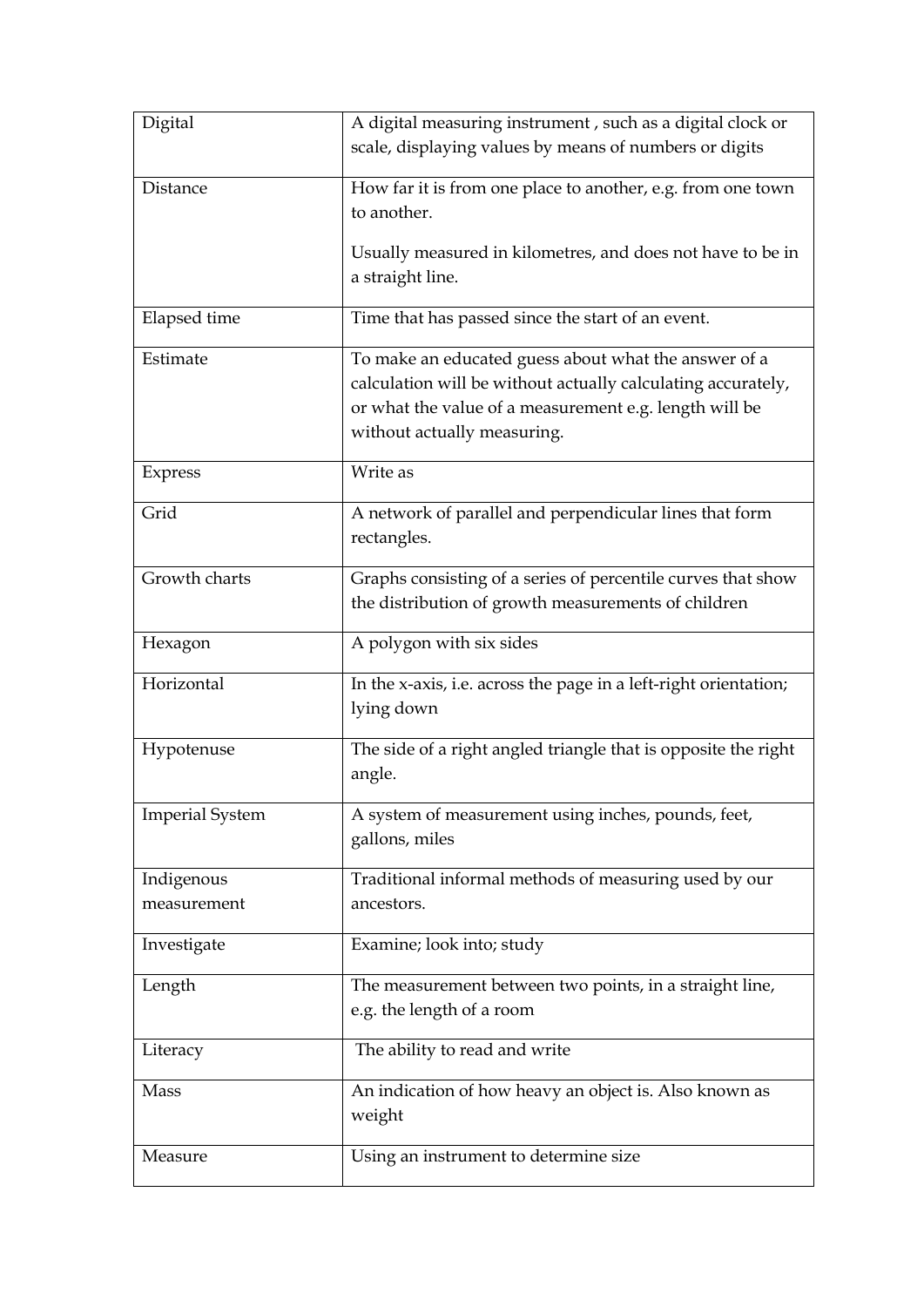| Measuring     | Determining the value of a quantity directly, e.g. reading     |
|---------------|----------------------------------------------------------------|
|               | the length of an object from a ruler or the mass of an object  |
|               | from a scale.                                                  |
| Metric System | A system of measurement that uses e.g. metres, litres,         |
|               | kilograms,                                                     |
|               |                                                                |
| Modify        | Change; adapt                                                  |
| Perimeter     | The total distance around the boundary or edge that            |
|               | outlines a specific shape.                                     |
| Perpendicular | Two lines that cross each other at right angles                |
| Pi            | The value obtained when dividing the circumference of the      |
|               | circle by its diameter.                                        |
| Polygon       | A two dimensional shape enclosed by three or more              |
|               | straight sides.                                                |
|               |                                                                |
| Prism         | A three dimensional object, such as a cylinder with two        |
|               | identical faces at opposite ends. There are triangular,        |
|               | rectangular and circular prisms.                               |
| Quadrilateral | A polygon with four sides                                      |
| Radius        | The distance from the centre of the circle to any point on the |
|               | circumference of the circle                                    |
| Regions       | Specific areas                                                 |
| Result        | Something that follows from an action                          |
| Revolution    | 360° turn                                                      |
| Rotation      | A transformation under which a point or shape is turned        |
|               | around a fixed point                                           |
| Rounding off  | To decide to cut off a number at a certain digit to minimise   |
|               | errors                                                         |
|               |                                                                |
| Rule of thumb | A handy, generally accepted rule                               |
| Scale         | An instrument that is used to measure the mass(weight) of      |
|               | an object                                                      |
| Spread rate   | The conversion ratio for converting from area to liquid        |
|               | volume                                                         |
|               |                                                                |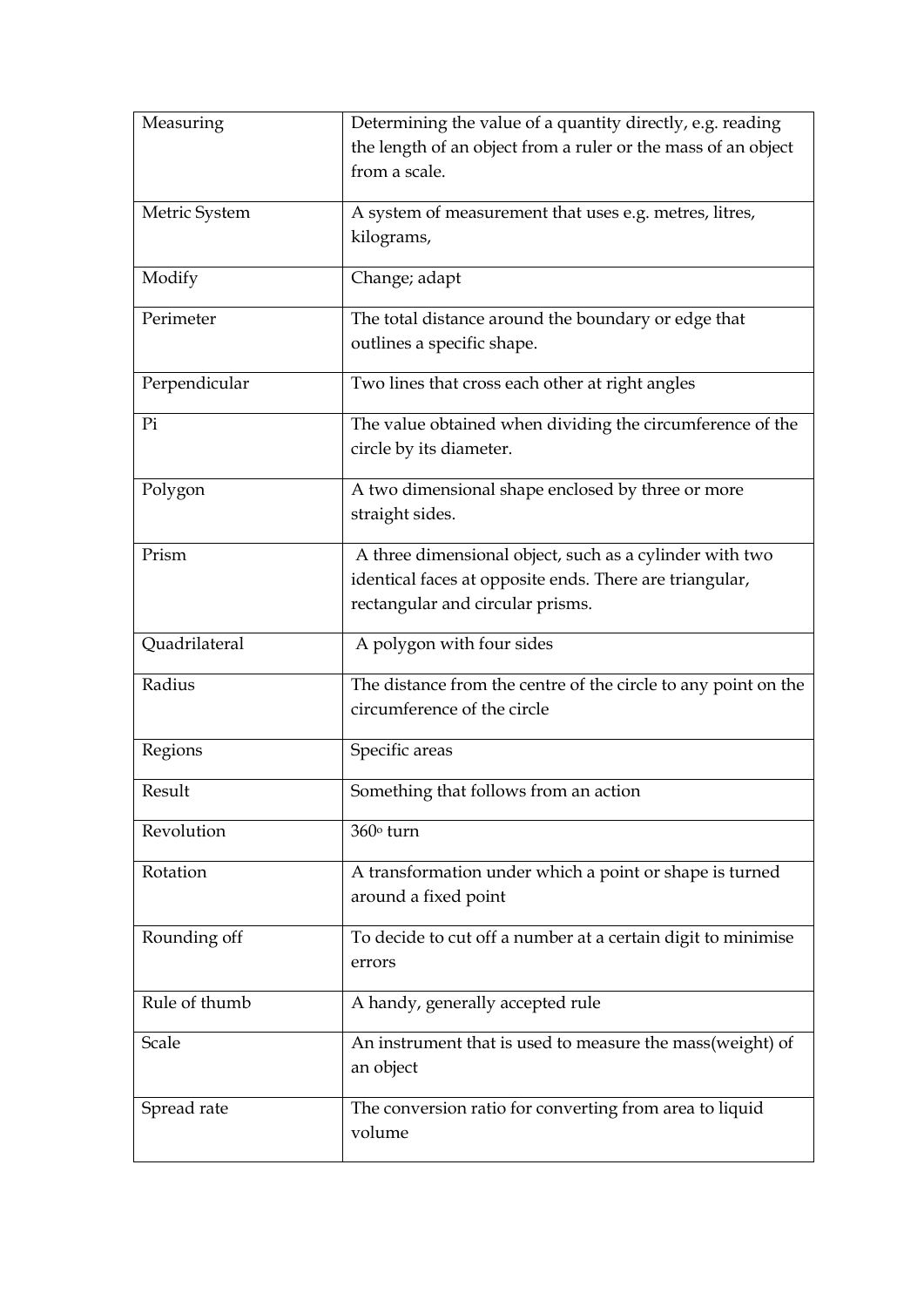| Substitution        | To replace a variable by a specific value                                                |
|---------------------|------------------------------------------------------------------------------------------|
| Surface area        | The areas of all the faces/ surfaces of an object added<br>together                      |
| Tide table          | A timetable that shows the times when the level of the sea<br>reaches high and low tide. |
| Travel timetable    | A document showing transport arrival and departure times<br>and destinations             |
| Thermometer         | An instrument used to measure temperature                                                |
| Unit of measurement | A standard amount of a physical quantity                                                 |
| Undefined           | Cannot be written down; division by zero                                                 |
| Vertical            | The y axis; i.e. down a page in a top-bottom orientation;<br>standing up                 |
| Vertex              | Point or corner at which edges of a polygon meet.                                        |
| Volume              | The amount of 3-D space occupied by an object. It is<br>measured in cubic units          |

# C. MAPS, PLANS AND OTHER REPRESENTATIONS OF THE PHYSICAL WORLD

| <b>TERMS</b>        | <b>MEANING</b>                                               |
|---------------------|--------------------------------------------------------------|
| 2-D models          | A diagram or picture having length and width only.           |
| 2-dimensional plans | A plan or design having length and width only, but           |
|                     | possibly representing three dimensional objects.             |
| 3-D models          | A dimensional construction of a real life objects            |
| Bar scales          | Presented as a picture, it means that if you placed a ruler  |
|                     | next to this scale, you could determine how many             |
|                     | centimetres represent the specified kilometres.              |
| Compound bar graphs | Graphs that contain multiple bars for each category of data, |
|                     | with each bar representing a different component of each     |
|                     | category of the data.                                        |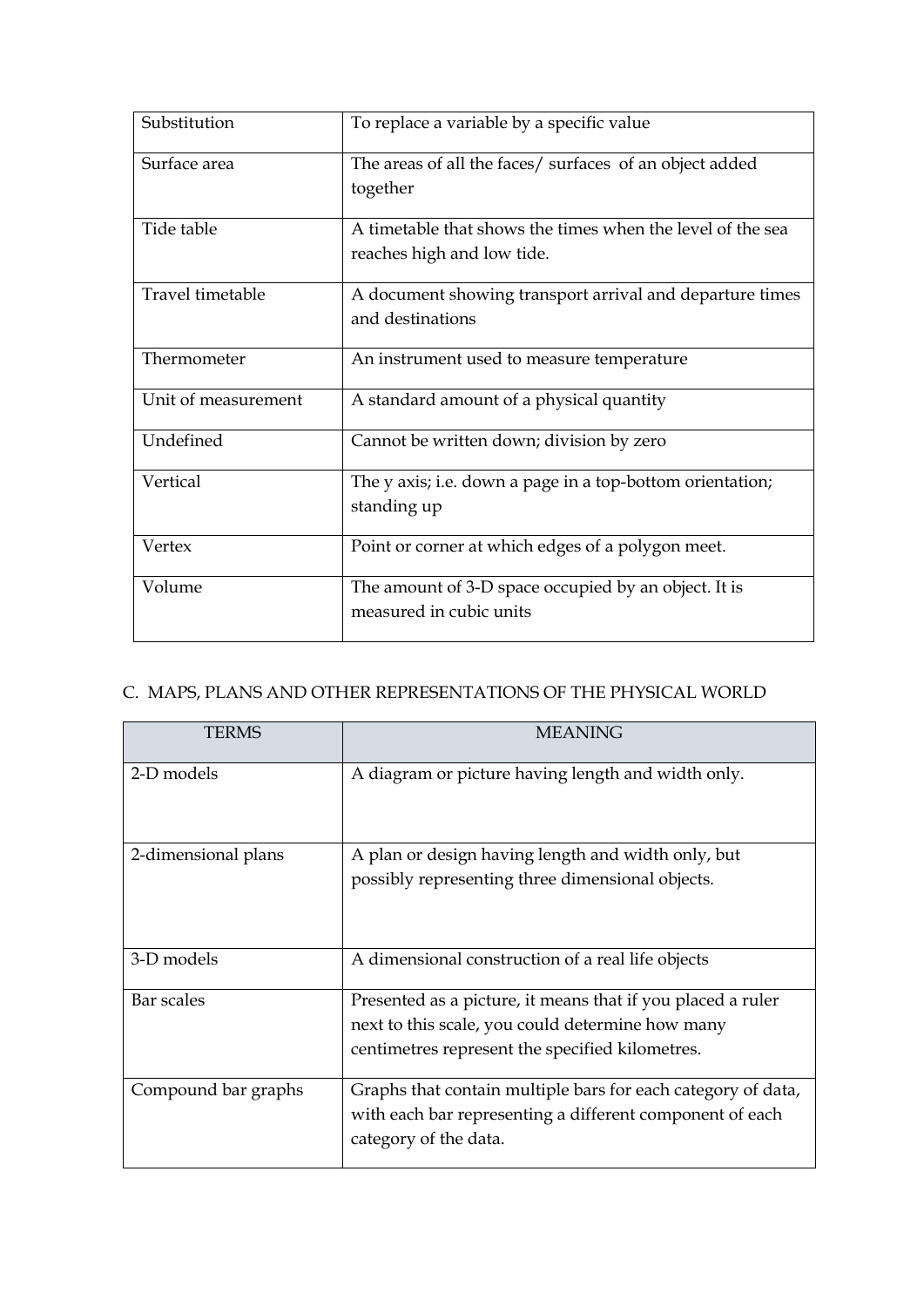| Elevation map          | Information about the profile of a route as seen from the<br>side.                                           |
|------------------------|--------------------------------------------------------------------------------------------------------------|
| Elevation plans        | Show the design and dimensions of the outside of a<br>building from a side view                              |
| Floor plans            | Shows the design and dimensions of the inside of a<br>building, from a top view.                             |
| Highway                | A major road that links major cities                                                                         |
| Line graphs            | A diagram used to display data with a consistent trend                                                       |
| National road map      | Shows major roads linking major cities to each other.                                                        |
| North elevation plan:  | Shows the side of the building that is in front of you when<br>you are facing the compass direction 'North'. |
| Number scale           | A number scale such as 1:50 000 means that 1 unit on the<br>map represent 50 000 units in real life.         |
| Route map              | Shows a specific route, for instance for an event, as seen<br>from above                                     |
| Scale                  | A diagram of a real life object drawn in proportion.                                                         |
| Scaled elevation plans | Show the design and dimensions of the outside of a<br>building from a side view using a specific scale.      |
| Street map             | A map of a small area such as a town or city                                                                 |
| Strip map              | A map of a section of a travelling route.                                                                    |

### D. DATA HANDLING

| <b>TERMS</b> | <b>MEANING</b>                                                  |
|--------------|-----------------------------------------------------------------|
| Bar graph    | $900$ graph using bars to show frequencies (horizontal and      |
|              | vertical graph), the vertical heights of a set of bars of equal |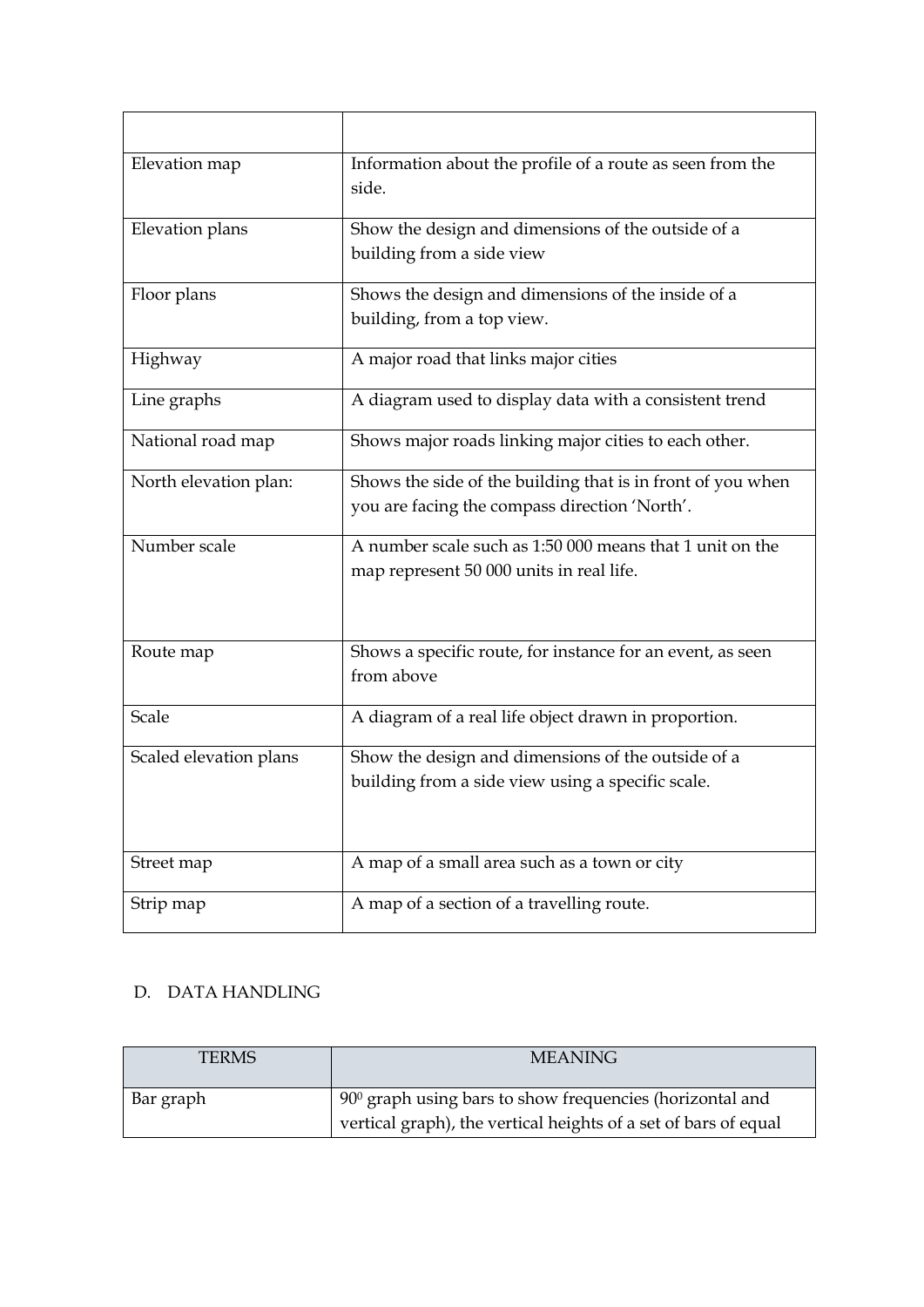|                               | breath represent the values of the dependant variable in a<br>data set.                                                                                                |
|-------------------------------|------------------------------------------------------------------------------------------------------------------------------------------------------------------------|
| Box-and-whisker plot          | Diagram that statisticians use to show the distribution of<br>data along a number line divided into quartiles.                                                         |
| Certain                       | Definitely going to happen e.g. getting heads or tails when<br>tossing a coin is certain.                                                                              |
| Classify                      | Identify the type or class.                                                                                                                                            |
| Compound events               | Two or more events that happen; e.g. tossing a coin and<br>rolling a dice.                                                                                             |
| Contingency table             | A two-way table representing the outcomes of an event.                                                                                                                 |
| Continuous data               | Numerical data (measurements like weight or age)                                                                                                                       |
| Data                          | Information, series of observations, measurements, facts;<br>collection and recording of information for statistical<br>investigation.                                 |
| Data collection sheet         | Two-column table showing what is observed and how many<br>times it was observed; items of information.                                                                 |
| Discrete                      | Separate; distinct; opposite of continuous.                                                                                                                            |
| Discrete data                 | Numerical data (fixed numbers like size of family); data that<br>can have only certain values (quantities that can be counted,<br>usually whole numbers)               |
| Equivalent                    | Quantities that have the same value.                                                                                                                                   |
| Estimate                      | Roughly work out; roughly calculate.                                                                                                                                   |
| Even                          | Chances of any outcome happening are equal; if a normal six-<br>sided dice is rolled, the chance that any one of the numbers<br>1,2,3,4,5 or 6 could show is the same. |
| Event                         | An activity e.g. rolling a single dice.                                                                                                                                |
| Fifty-fifty (even)<br>outcome | Chances of something happening or not happening are the<br>same.                                                                                                       |
| Frequency (f)                 | Number of times a data value is recorded.                                                                                                                              |
| Frequency table               | Table showing frequencies in organised form; table<br>summarising the frequencies of all the data values in a data<br>set.                                             |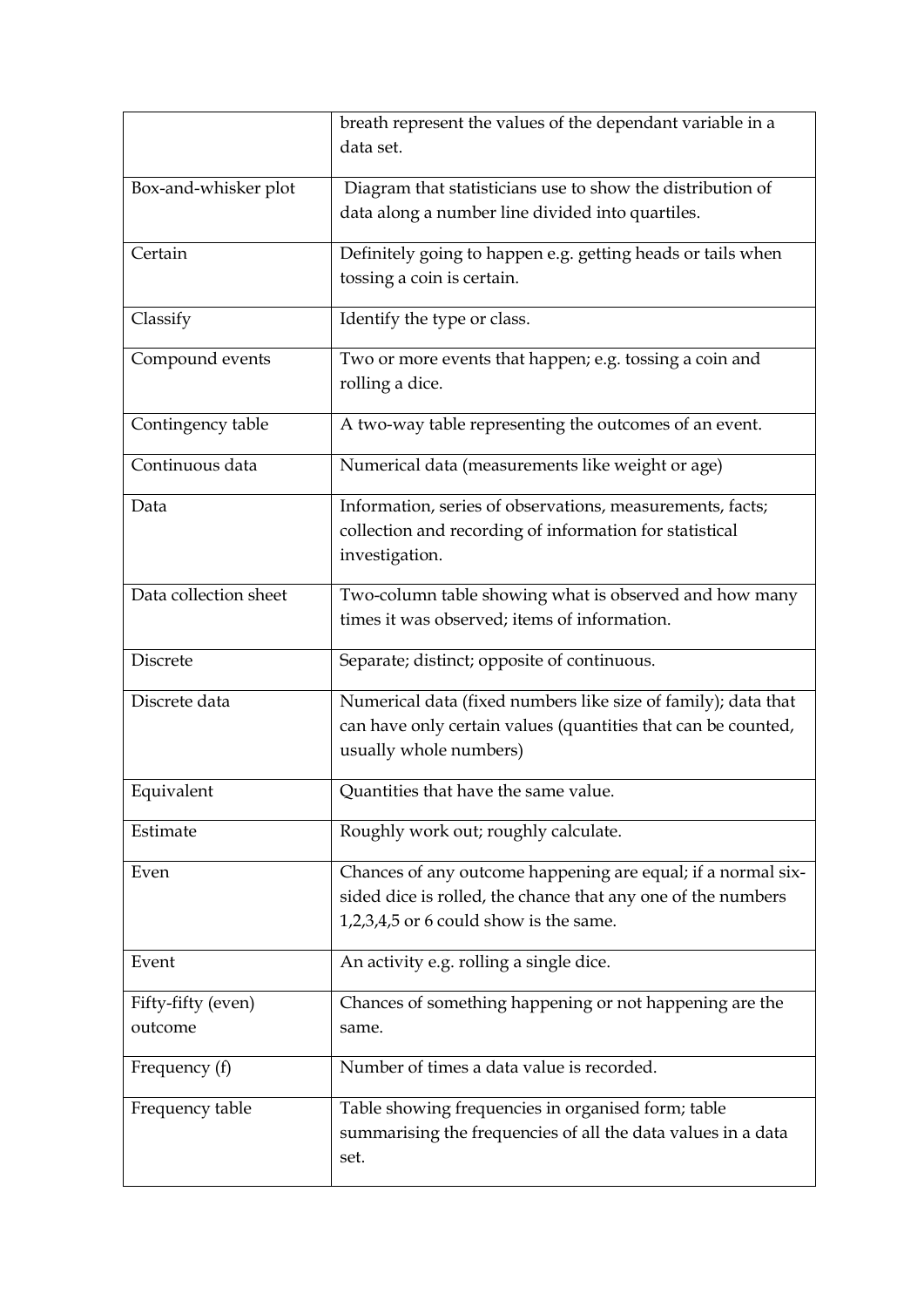| Group                           | Put into classes, sort, arrange, organise.                                                                                                                                                                                                                                             |
|---------------------------------|----------------------------------------------------------------------------------------------------------------------------------------------------------------------------------------------------------------------------------------------------------------------------------------|
| Histogram                       | 900 graph using adjacent bars to show frequencies of either<br>continuous numerical data or discrete numerical data with<br>many different values; areas of rectangles (continues; no gaps<br>between them) show frequency of classes of data (breadth 5<br>class; height 5 frequency) |
| Horizontal bar graph            | 900 bar graph using horizontal bars to compare or rank items<br>like household sizes in a block of flats.                                                                                                                                                                              |
| Impossible outcome              | No chance of the outcome happening e.g. getting a 7 with an<br>ordinary six-sided dice.                                                                                                                                                                                                |
| Interview                       | Record data by talking to someone face to face or over the<br>telephone.                                                                                                                                                                                                               |
| Investigate                     | Examine; look into; study.                                                                                                                                                                                                                                                             |
| Likely/likelihood               | Chance of something happening is greater than the chance of<br>it not happening.                                                                                                                                                                                                       |
| Mean                            | Average of the values in a data set; 5 sum of all the observed<br>values divided by the number of observations.                                                                                                                                                                        |
| Mean [of a set of data]         | Average; sum of all data values divided by the number of<br>data values.                                                                                                                                                                                                               |
| Measures of central<br>tendency | Numbers that tell more about the balance (middle values) in<br>a data set (mode; median; mean)                                                                                                                                                                                         |
| Measures of spread              | Numbers that tell how far data values in a data set lie apart;<br>spread of numerical data set (range, quartiles, percentiles)                                                                                                                                                         |
| Median                          | Middle value in an ordered data set.                                                                                                                                                                                                                                                   |
| Median [of a set of data]       | Value that cuts an ordered data set in half.                                                                                                                                                                                                                                           |
| Mode                            | Value or values appearing most often in a data set.                                                                                                                                                                                                                                    |
| Mode of a set of data           | Most common data value in a data set.                                                                                                                                                                                                                                                  |
| Notation                        | System of figures/symbols to represent numbers, quantities<br>or values.                                                                                                                                                                                                               |
| Observation                     | Recording of data by watching someone or something<br>closely.                                                                                                                                                                                                                         |
| Outcome                         | Result of a trial (experiment)                                                                                                                                                                                                                                                         |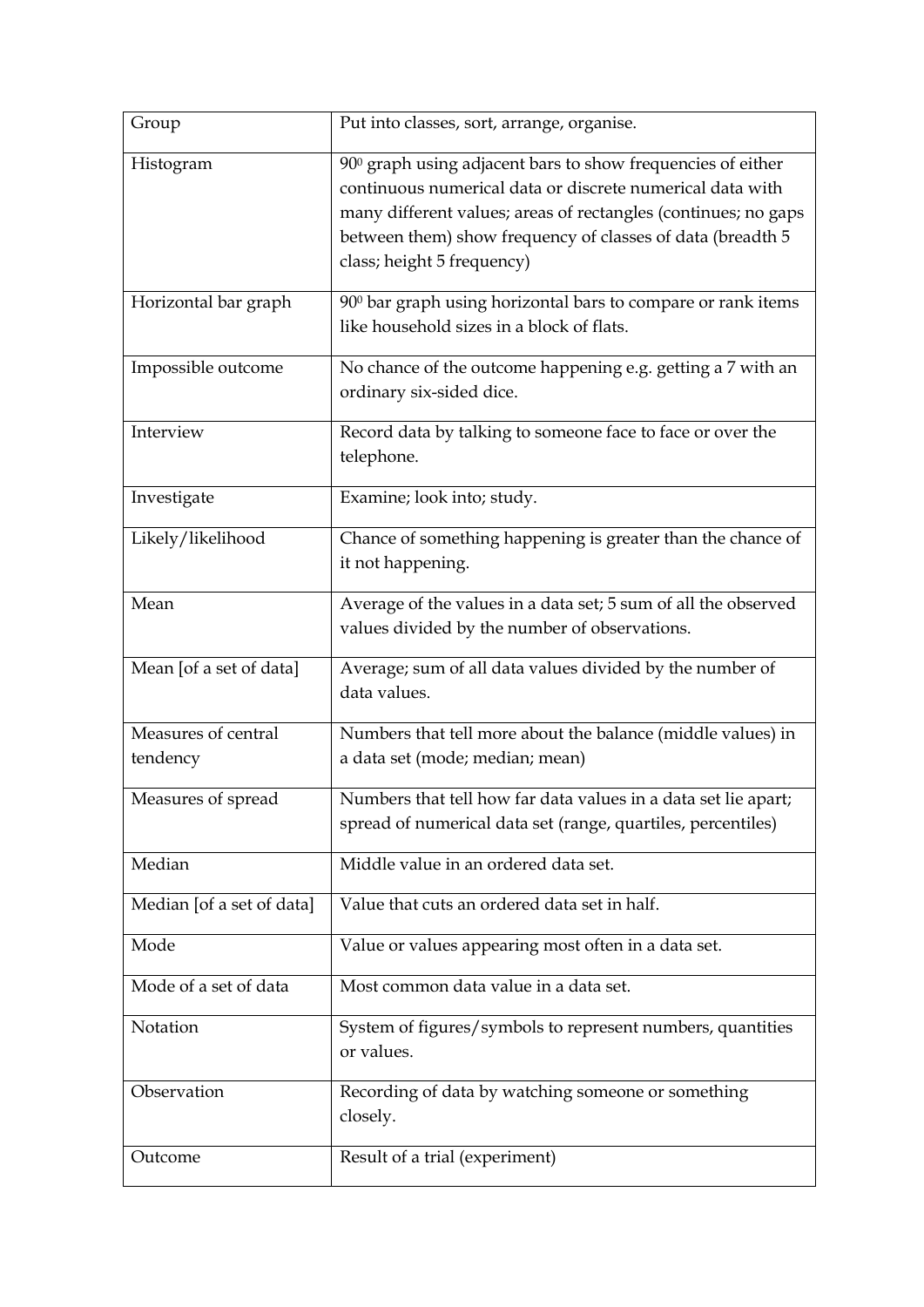| Outcome [fair]                 | All outcomes are equally likely to occur.                                                                                                                               |
|--------------------------------|-------------------------------------------------------------------------------------------------------------------------------------------------------------------------|
| Outliers                       | Data value that lies an abnormal distance from the other data<br>values in the data set.                                                                                |
| Population                     | Entire source of data involved in an investigation; all the<br>subjects included in a study or survey in order to draw<br>conclusions about that population as a whole. |
| Possible outcome               | The chance that the event will happen or occur.                                                                                                                         |
| Prediction                     | Statement describing the chance of an outcome to happen<br>based on given information.                                                                                  |
| Probability<br>[mathematical]  | results of trial or experiment expressed as a fraction: number<br>of favourable outcomes divided by number of all possible<br>outcomes.                                 |
| Probability [of an<br>outcome] | likelihood of a particular outcome occurring, expressed as a<br>number between zero and one.                                                                            |
| Quartiles                      | The values that divide a list of numbers into four equal parts                                                                                                          |
| Questionnaire                  | List of questions that can be used to collect data.                                                                                                                     |
| Range [of a data set]          | Difference between the highest and lowest values in a data<br>set.                                                                                                      |
| Related [data sets]            | Linked; connected.                                                                                                                                                      |
| Represent[data]                | Draw; graph                                                                                                                                                             |
| Representative sample          | Sample likely to give results similar to those obtained from<br>studying the whole population.                                                                          |
| Sample                         | Subset (small group) chosen from the population to represent<br>the population.                                                                                         |
| Sampling                       | Choosing a representative sample                                                                                                                                        |
| Sort                           | Put, organise into categories.                                                                                                                                          |
| Survey                         | Collect data from a group of people or objects.                                                                                                                         |
| Survey [biased]                | Survey containing factors that produce answers that do not<br>represent a truthful picture of the situation.                                                            |
| Tree diagram                   | Diagram using branches to display all the outcomes of a<br>series of trials                                                                                             |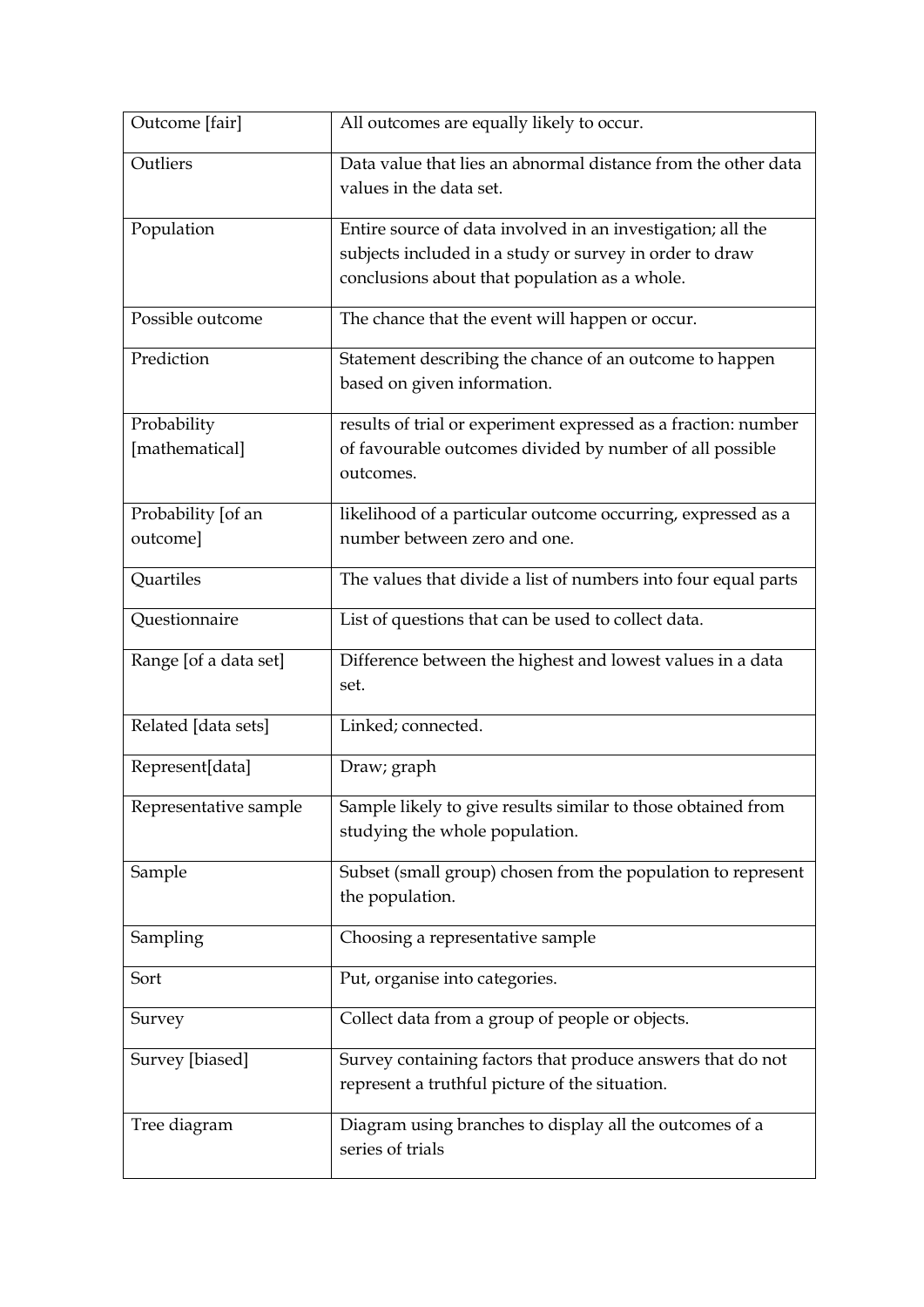| Two-way table      | A contingency table representing all possible outcomes of     |
|--------------------|---------------------------------------------------------------|
|                    | two trials taking place together.                             |
| Unlikely           | Chance of something happening is less than the chance of it   |
|                    | not happening.                                                |
| Variable           | A quantity that can take different values in a situation.     |
| Vertical bar graph | 900 bar graph using vertical bars to show change over time at |
|                    | discrete times like absentees per day for three weeks.        |
| Very likely        | Chance of something happening is much greater than chance     |
|                    | of it not happening.                                          |
| Very unlikely      | Chance of something not happening is much greater than the    |
|                    | chance of it happening.                                       |

# Mathematical Literacy Formula Sheet

| Topic:  | Unit:      | Formula / Rule:                                                                                                                             |
|---------|------------|---------------------------------------------------------------------------------------------------------------------------------------------|
| Finance | <i>VAT</i> | Vat is $15\%$                                                                                                                               |
|         |            | VAT – Inclusive to VAT – Exclusive $\rightarrow$ VAT – inclusive price $\div$ 1,5<br>OR If an amount includes VAT, it is 115% of the amount |
|         |            | VAT Exclusive to VAT - Inclusive $\rightarrow$ VAT Exlusive price $\times$ 1,15<br>If an amount excludes VAT, it is 100% of the amount      |
|         |            | Calculate only VAT $\rightarrow \times$ amount by 0,15                                                                                      |

| Finance | Income,       | Profit or $loss = Income - Expenses$                                                                       |
|---------|---------------|------------------------------------------------------------------------------------------------------------|
|         | Expenditure,  | % Profit = $\frac{\text{Profit}}{\text{Cost Price}} \times 100$                                            |
|         |               | % discount = $\frac{\%}{\sqrt{2}} \times$ Selling Price                                                    |
|         | Profit,       | Profit or $Loss =$ Selling Price $-$ Cost Price                                                            |
|         |               | Planned Profit = Planned Income - Planned expenses                                                         |
|         | Loss,         | Actual Profit = Actual Income $-$ Actual Expenses                                                          |
|         | Cost-price,   | Selling Price = $Cost$ Price + Mark Up                                                                     |
|         |               | $\frac{\text{Res1}}{\text{Selling Price} - \text{Cost Price}} \times 100$<br>$Mark - up\% =$<br>Cost Price |
|         | Selling price | Total amount paid<br>Cost per item $=$<br>Number of items                                                  |
|         |               | Break – even Point $\rightarrow$ Cost = Income                                                             |
|         |               | New Price-Original Price<br>$%$ Increase $=$<br>$\times$ 100<br>Original Price                             |

| Finance | Interest and | Compound and simple interest must be done the same way $\rightarrow$            |
|---------|--------------|---------------------------------------------------------------------------------|
|         |              | do calculations for each year but start every new year with the previous year's |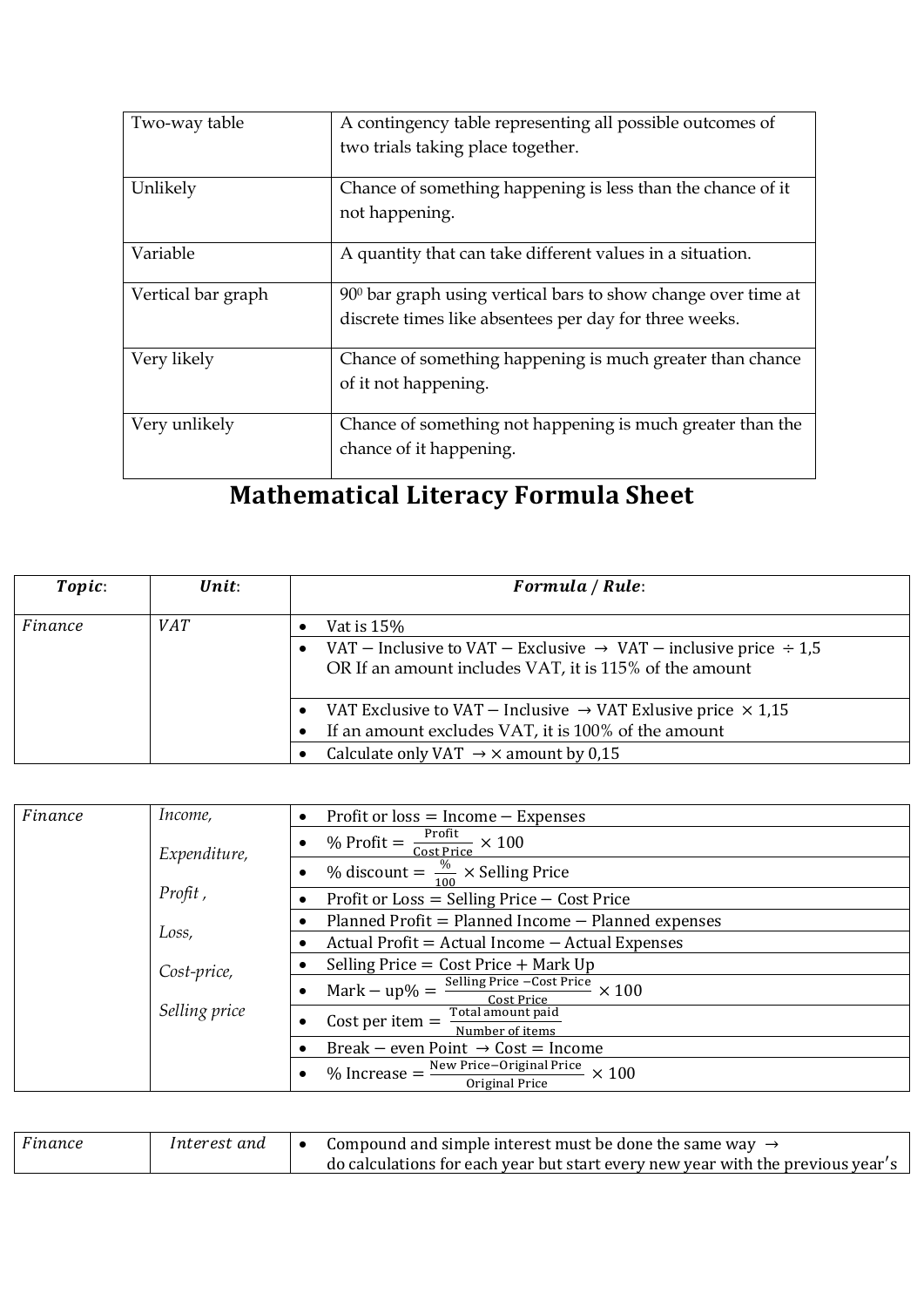| Loans | total amount and calculate interest on larger amount eg.<br>Total amount previous year end $\times$ % interest) +<br>Total amount previous year end |                                                                                                                                   |
|-------|-----------------------------------------------------------------------------------------------------------------------------------------------------|-----------------------------------------------------------------------------------------------------------------------------------|
|       |                                                                                                                                                     | Simple interest = Principle amount $\times$ interest rate $\times$ no of years)<br>Total amount $=$ principle amount $+$ interest |
|       |                                                                                                                                                     | To calculate value of interest $\rightarrow$ Final amount $-$ principle amount                                                    |
|       |                                                                                                                                                     | Interest half yearly = interest $\div 2$                                                                                          |
|       |                                                                                                                                                     | Quaterly interst = Interest $\div 4$                                                                                              |
|       |                                                                                                                                                     | Monthly Interest = interest $\div$ 12                                                                                             |
|       |                                                                                                                                                     | Monthly Installments = Total amount $\div$ no of months                                                                           |
|       |                                                                                                                                                     | Real cost = monthly payment $\times$ no of payments                                                                               |

| Finance | $\tau_{axes}$ | UIF $\rightarrow$ 1% of gross salary                           |
|---------|---------------|----------------------------------------------------------------|
|         |               | Taxable Income $=$ Gross Income $-$ Taxable deductions         |
|         |               | Nett income $=$ Gross Income $-$ ALL deductions on salary slip |

| F inance | Exchange Rates $\vert \bullet \vert$ | Rand to other currency $\rightarrow \div$ exchange rate   |
|----------|--------------------------------------|-----------------------------------------------------------|
|          |                                      | Other currency to Rand $\rightarrow \times$ exchange rate |

| Finance | Line Graphs | How to find the formula, eg copier<br>$C = fixed$ fee + no of copies $\times$ price per copy                      |
|---------|-------------|-------------------------------------------------------------------------------------------------------------------|
|         |             | Less than a certain amount of copies:<br>$C =$ Fixed fee (if indicated)                                           |
|         |             | More than a certain amount of copies:<br>$C =$ Fixed fee + (n – certain amount of copies $\times$ price per copy) |

| Rates and   | per means $\div \rightarrow$ can make up own formula                               |
|-------------|------------------------------------------------------------------------------------|
| Proportions | eg. $\text{Rand}_{\text{kg}} = \text{money (R)} \div \text{mass (kg)}$             |
|             | • Fuel consumption eg. 13 litres $\frac{1}{km} \rightarrow$ use direct proportion: |
|             | 13L 1km                                                                            |
|             | 60km                                                                               |
|             | $\therefore$ 13 ÷ 1 $\times$ 60 =                                                  |
|             |                                                                                    |

| Measurements  | l Temperature | From ${}^{\circ}$ F to ${}^{\circ}$ C $\rightarrow {}^{\circ}$ C = ( ${}^{\circ}$ F – 32 ${}^{\circ}$ ) ÷ 1,8 ${}^{\circ}$ |
|---------------|---------------|----------------------------------------------------------------------------------------------------------------------------|
| or convertion |               | From °C to °F $\rightarrow$ °F = (1,8° $\times$ °C) + 32°                                                                  |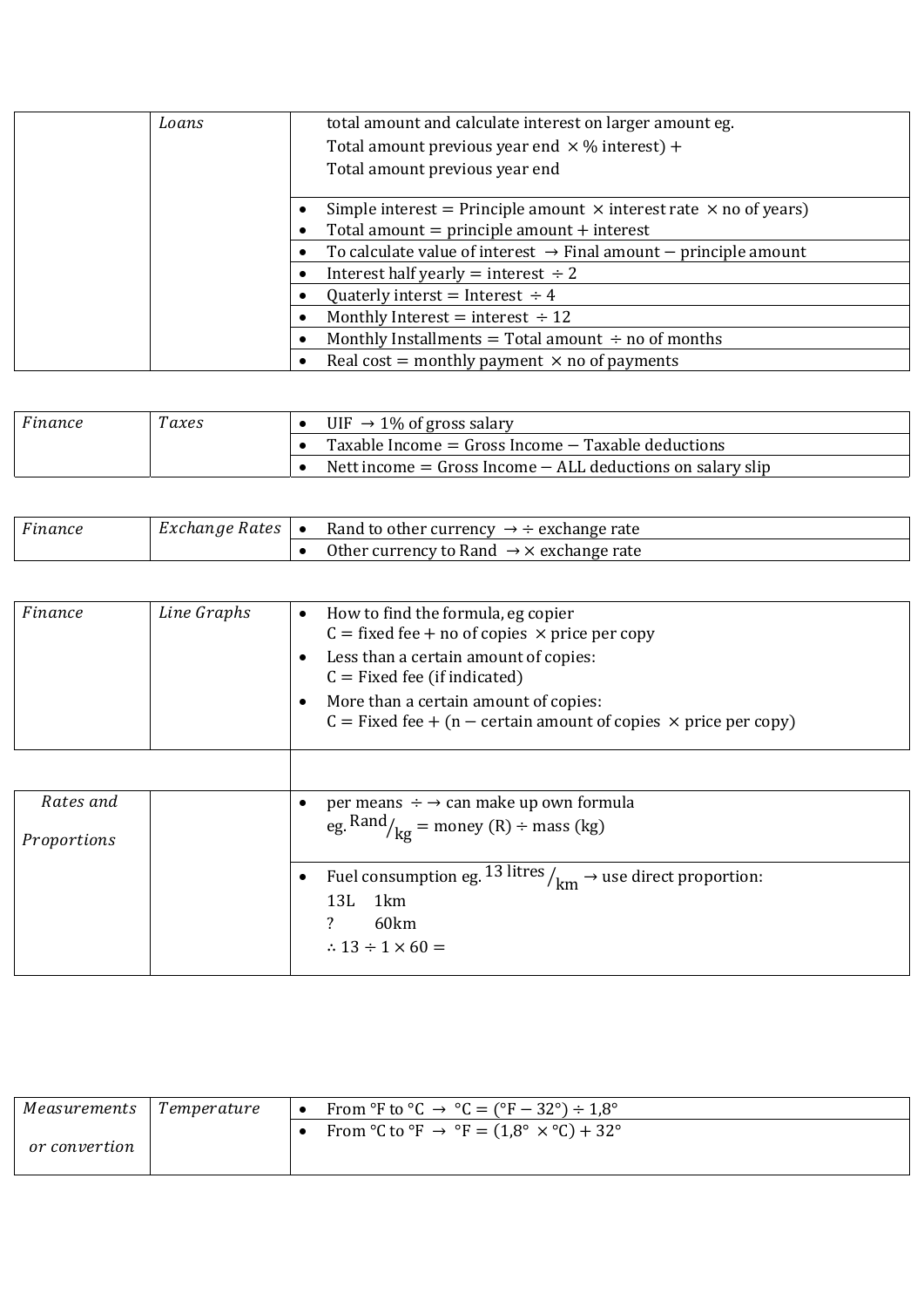| Data | Average $\% = \frac{\text{Total}}{\text{Total number}}$<br>$\times$ 100        |
|------|--------------------------------------------------------------------------------|
|      |                                                                                |
|      | Range $=$ Largest data value $-$ smallest data value                           |
|      | Mode = Most common data value in ordered set of data                           |
|      | $Median = Cuts ordered set of data in half$                                    |
|      | $Mean = Add$ all data values and divide by number of data values               |
|      | Outlier = data value that lies an abnormal distance from the other data values |
|      | Inter quartile range $(IQR) = Q3 - Q1$                                         |

| Maps and Scale | To find actual length or distance $=$ measurement in mm $\times$ scale |
|----------------|------------------------------------------------------------------------|
|----------------|------------------------------------------------------------------------|

| <br>. | : favourable outcomes.<br>Νc<br>Ωt<br>. .<br>o of possible outcomes<br>Νo |  |
|-------|---------------------------------------------------------------------------|--|
|-------|---------------------------------------------------------------------------|--|

| Area | Square    | Length $\times$ Breadth<br>$\bullet$        |
|------|-----------|---------------------------------------------|
|      | Rectangle | Length $\times$ Breadth<br>$\bullet$        |
|      | Triangle  | $\frac{1}{2}$ × base × height<br>$\bullet$  |
|      | Circle    | $\pi \times r^2$                            |
|      |           | Half circle $\div 2$                        |
|      |           | circle $\div$ 4<br>$\overline{\phantom{0}}$ |

| Perimeter | Square    | $4 \times side$                      |
|-----------|-----------|--------------------------------------|
|           | Rectangle | $2(L + B)$<br>$\bullet$              |
|           | Triangle  | $Side + Side + Side$                 |
|           | Circle    | $2 \times \pi \times r$<br>$\bullet$ |
|           |           | Half circle $\div 2$                 |
|           |           | circle $\div$ 4                      |

| Volume | Square    | Length $\times$ Breadth $\times$ Height                                                          |
|--------|-----------|--------------------------------------------------------------------------------------------------|
|        | Rectangle | Length $\times$ Breadth $\times$ Height                                                          |
|        | Triangle  | $\left(\frac{1}{2} \times \text{base} \times \text{Height}\right) \times \text{Height of prism}$ |
|        | Circle    | $(\pi \times r^2) \times$ Height of prism                                                        |